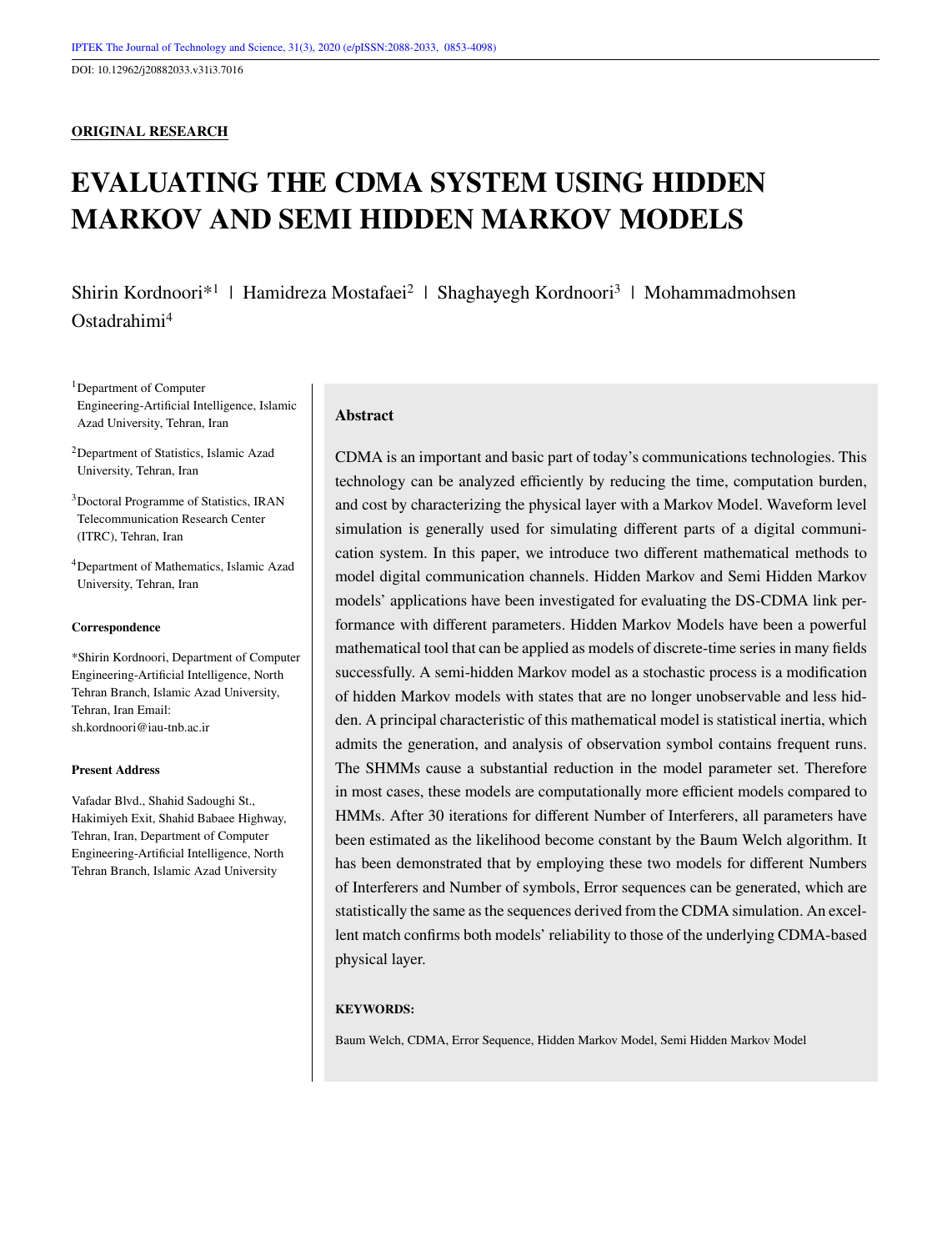Hidden Markov Models (HMMs) are a powerful and famous mathematical tool that allows us to model a large variety of complex stochastic processes. These models are clear with facile description and can be merged into larger models; moreover, the algorithms for manipulating them are simply applied. Hidden Markov modeling has emerged to be profitable in a number of applications such as speech recognition<sup>[\[1,](#page-12-0) [2\]](#page-12-1)</sup>, biology<sup>[\[3\]](#page-12-2)</sup>, gesture recognition<sup>[\[4,](#page-12-3) [5\]](#page-12-4)</sup>, text processing<sup>[\[6\]](#page-12-5)</sup>, biochemistry<sup>[\[7\]](#page-12-6)</sup>, electrocar-diographic<sup>[\[8\]](#page-12-7)</sup>, econometrics<sup>[\[9\]](#page-12-8)</sup>, financial stock prediction<sup>[\[10\]](#page-12-9)</sup>, signal processing<sup>[\[11\]](#page-12-10)</sup>, bioinformatics and genomics<sup>[\[12,](#page-12-11) [13\]](#page-12-12)</sup>, machine translation<sup>[\[14\]](#page-12-13)</sup> and road sign detection<sup>[\[15\]](#page-12-14)</sup>.

A Hidden Markov Model (HMM) was first introduced by Baum and Petri<sup>[\[16\]](#page-12-15)</sup>. It is a doubly stochastic process  $(X_k, Y_k)$  with an underlying stochastic process  $(X_i)_{i=1}^{\infty}$  which can be viewed only via another stochastic process  $(Y_i)_{i=1}^{\infty}$  which is observable. In this model (a)  $X_k$  is a finite-state Markov chain, and (b) The  $Y_i$  are conditionally independent, given  $(X_i)$  and (c). The conditional distribution of  $Y_n$  depends on  $X_n$  only, as illustrated in Figure 1.



**FIGURE 1** The dependent structure of an HMM.

Code Division Multiple Access (CDMA) which employs the spread-spectrum technique, appeared as the most powerful multiple access technologies for the second and third-generation (2-3G) wireless systems. The CDMA capacity is interference limited, while TDMA and FDMA capacities are bandwidth limited. CDMA's capacity has a soft limit because we can add users and tolerate a slight degradation of the signal quality. On the other hand, the capacities of TDMA and FDMA are hard-limited. Moreover, the CDMA is completely robust against different performance downgrading factors, including Pass loss, Multipath fading, Interference, Shadowing, Noise, and Electronic emissions of other devices which are in the same spectrum<sup>[\[17–](#page-13-0)[19\]](#page-13-1)</sup>. It was proved that the CDMA rectifies the multicore systems<sup>[\[20\]](#page-13-2)</sup>. Direct Sequence CDMA (DS-CDMA) is one type of CDMA that utilizes a set of unique spreading codes to modulate various users' data bits.

The wireless communication CDMA has arisen for facing the physical layer challenges of communication networks due to multiple access capability and its robustness against fading. CDMA is a potent approach to bandwidth allocation. The generated internal interference is the most important factor in characterizing system capacity; moreover, the CDMA systems are used as building blocks for more complicated systems. Refer to Shen and Xu<sup>[\[21\]](#page-13-3)</sup>, Kim et al.<sup>[\[22\]](#page-13-4)</sup>, Ogbodo et al.<sup>[\[23\]](#page-13-5)</sup> for more details about CDMA.

Communication channel modeling has been a popular and progressive research field lately. A fast simulation method for evaluating the quality of transmission is required due to new applications in the transmission of Multimedia content over the (3G) and higher-generation wireless communication systems. Markov-based models are playing an important role in this area. Examining the correct or erroneous bits of a wireless digital communication channel successively can express the error patterns of that channel. Several stochastic models are extensively applied in explaining the bursty nature of communication channel errors. The most well-known of these models is HMM, in which Markov chains model the channel states. The received symbol can be observed, but the state in which an error happens is not observable. HMMs were used for modeling the statistics of burst errors in the communication channel<sup>[\[24–](#page-13-6)[30\]](#page-13-7)</sup>. The advantage of HMM compared to the standard wireless channel simulation is its high advance in simulation time. The waveform channel model would need enormous computer resources and is very expensive for assessing the system's performance, which makes the utilizing of the Discrete Channel Model (DCM) essential. DCM probabilistic models are a computationally more qualified and potent model than the waveform channel model. HMM is an efficient,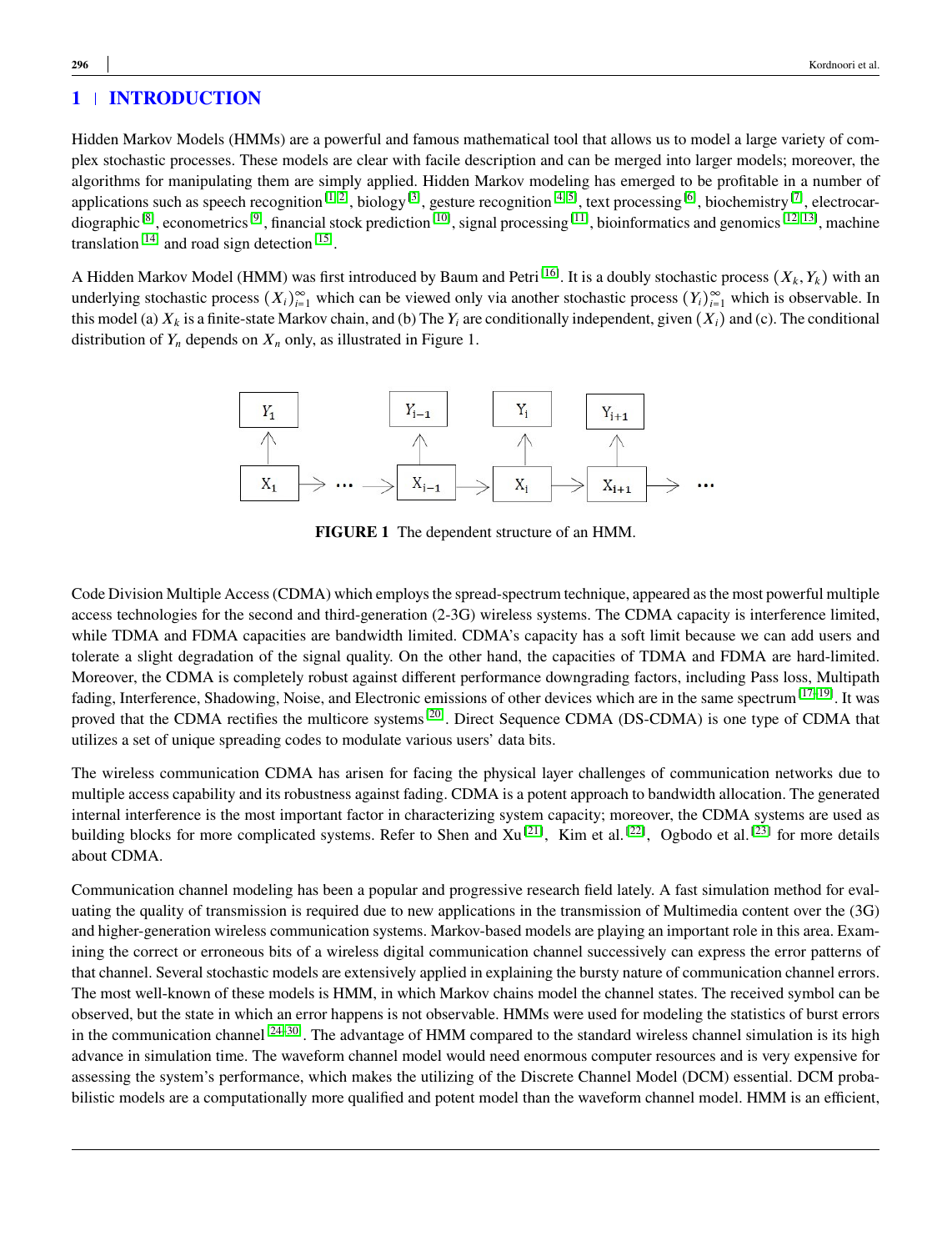fast, and precise based DCM that can evaluate the channel's performance without executing the complex physical layer and long conditional probability computations.

This paper takes a markedly different method to the problem of channel modeling. In previous works, the channel was defined in terms of the interference, noise, and other disturbances that merge with the transmitted signal to generate a noisy and distorted waveform at the input to the receiver. The transmitted signal and the noise, interference, and other channel disturbances were all denoted by samples of waveforms. The result was a waveform-level simulation that processed data on a sample-by-sample basis. We now consider partitioning the system to remove much of the requirement for simulating at the waveform level. The result is a discrete channel model in which simulations work on a symbol-by-symbol basis. The stimulation for replacing a waveform-level channel model with a discrete channel model is the speed of simulation. We will show that the discrete channel model is an abstraction of the physical (waveform) channel in which a small set of parameters completely identifies the channel. Determining these parameters creates an important part of the modeling process. It must be realized through measurements made on the physical channel or through the use of a single waveform-level simulation. Even though many researchers were working on modeling a digital communication system, very few researchers reported the application of the stochastic Markov models in modeling the errors generated by such systems. The availability of methodical, accurate, and fast burst error models is useful for assessing and refining higher communication protocols in many current-generation networks using the basic CDMA and OFDM blocks. The SHMM is a mathematical model employed for modeling data sequences with long runs, memory, and statistical inertia. Since the error sequences generated by the CDMA system are with long runs and the inertia existence is evident so the SHMM can model them.

The novelty of this paper is not only the method but also the results. By considering the errors for the CDMA system with mentioned characteristics in the paper, we prove that the best estimated SHMM can be replaced instead of the complex simulation problems in wireless networks. The SHMM looks more effective as employing it leads to a substantial reduction in time and computations. The advantage is that it is an abstraction of waveform-level models that realize the channel's input-output characteristics but do not model the physical functionality of the channel.

This paper applied the HMM and SHMM for the CDMA system concerning its parameters such as Number of Interferers, Spreading factor, Multipath delay profile, and energy per bit to noise power spectral density ratio. Some comparative criteria such as the log-likelihood, Probability of Error, and Mean Square Error have been employed for the predicted models. In section 2, the CDMA fundamentals are explained briefly. Section 2, the Baum Welch and SHMM method are discussed for parameter estimation. Section 3 discusses the applications of the HMM and SHMM on the errors which occurred in the CDMA. In section 4, the applications of two mathematical models, HMM and SHMM, which can be analyzed efficiently with reducing the time, computation burden, and cost, are applied for error modeling of the CDMA system, and the simulation results are given. We demonstrate that our mathematical discrete channel modeling is as precise as the Waveform channel modeling, and our proposed method can be used instead of physical simulation methods. Moreover, our approach can predict the communication system's future behavior and the errors that will occur in transmissions. Finally, conclusions are presented in section 5.

# **2 MATERIAL AND METHOD**

The Markov process generally models the correlated error generation mechanism in the DCM with memory. Each state in this process is associated with the transmitter-receiver symbol transition probabilities. Therefore, the parameters should be estimated in this model. The forward-backward HMM and SHMM estimation methods which are very applicable in the CDMA system, are explained. The flow graphs for these methods are given in Figure 2 and Figure 3. Before describing these techniques, the HMM elements are described as follows. In general, the HMM characterized by the following components:

- Set of *states* =  $q_1, q_2, ..., q_N$ , in which N represents the number of states in the model;
- Set of observation symbol  $s = v_1, v_2, ..., v_M$
- State transmission probability matrix  $A = a_k n$ , where

$$
a_{kn} = P[q_{t+1} = n \mid q_t = k], n, k = 1..N
$$
 (1)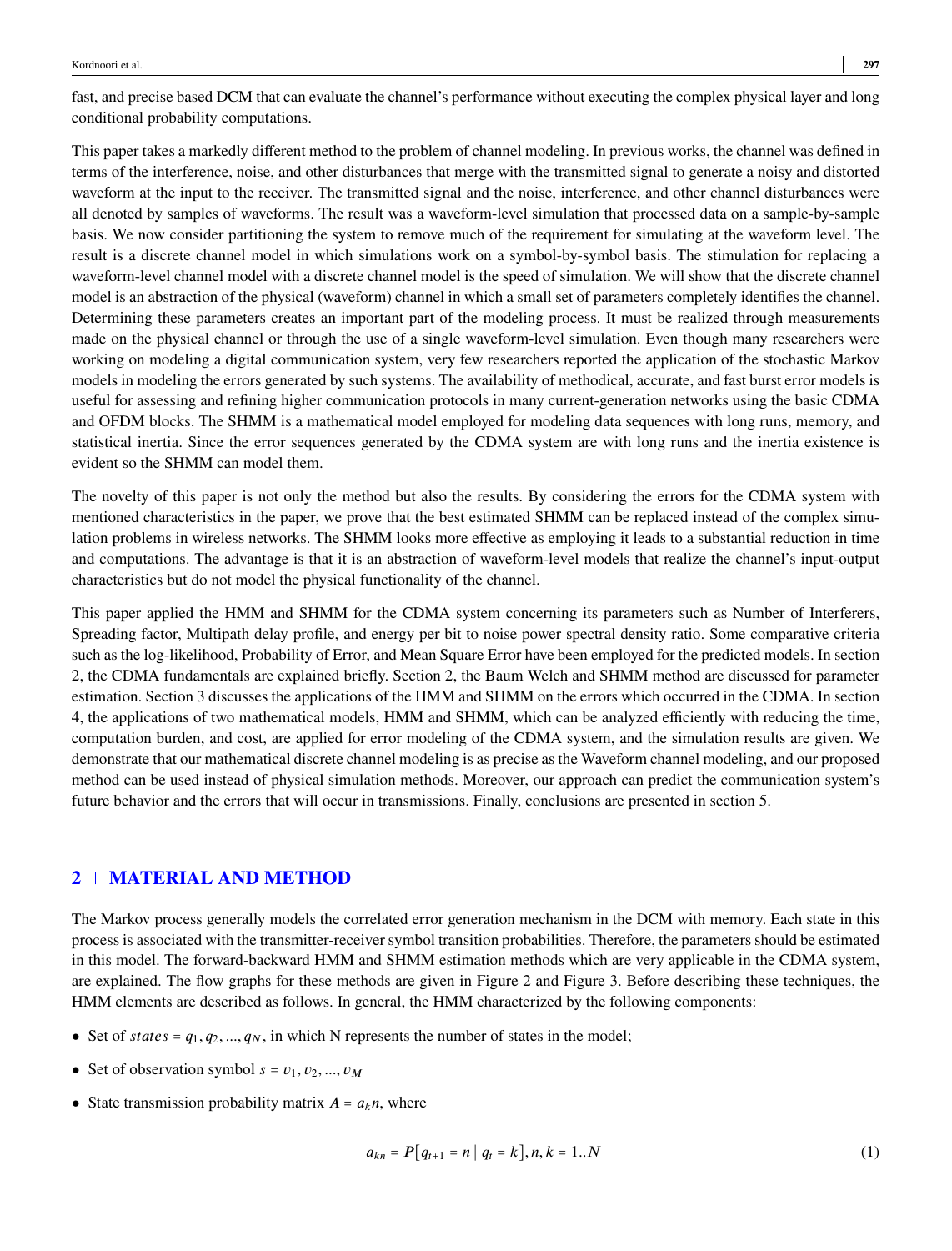<span id="page-3-0"></span>

**FIGURE 2** Baum Welch algorithm flow graph.



**FIGURE 3** Semi Hidden Markov Model flow graph.

• Observation probability matrix  $B = b_n m$ , where

$$
b_{nm} = P[o_t = v_m \mid q_t = n], m = 1..M, n = 1..N
$$
\n(2)

and  $o_t$  is the observation made at a moment *t*.

• Initial state probability vector  $\pi = \pi_i$ , where

$$
\pi_i = P[q_1 = i], \ i = 1..N \tag{3}
$$

The closed notation  $\lambda = (A, B, \pi)$  is usually used to express the parameters of HMM.

## **2.1 The Forward-Backward HMM**

The Baum-Welch Forward-Backward algorithm is the most proficient and prevailing method for estimating the parameters of HMMs automatically. The Baum-Welch algorithm (BWA) is a particular EM algorithm with the significant feature of robustness. It evermore converges to a local maximum of the log-likelihood function.

In this section, the implementation of the BWA will be illustrated. Assume that the forward and backward variables are defined as

$$
\alpha_t(i) = P[o_1, o_2, \dots o_t, q_t = i | \lambda], \beta_t(i) = P[o_{t+1}, o_{t+2}, \dots, o_T | q_t = i, \lambda]
$$
\n(4)

for  $i = 1..N$  *andt* = 1..*T*. These variables can be deduced inductively as forward stage and backward stage. The forward stage is as follows:

• Initialization

$$
\alpha_1(i) = \pi_i b_i(o_1), \ i = 1..N \tag{5}
$$

• Induction

$$
\alpha_{t+1}(j) = \sum_{i=1}^{N} \alpha_{t}(i) a_{ij} b_{j}(o_{t+1}), \ 1 \leq j \leq N; 1 \leq t \leq T-1
$$
\n(6)

- Set  $=t+1$ ; If  $t < T$ , Return to step 2; Else terminate the algorithm.
- Termination

$$
P(o|\lambda) = \sum_{i=1}^{N} \lambda_T(i) \tag{7}
$$

The backward stage is as follows: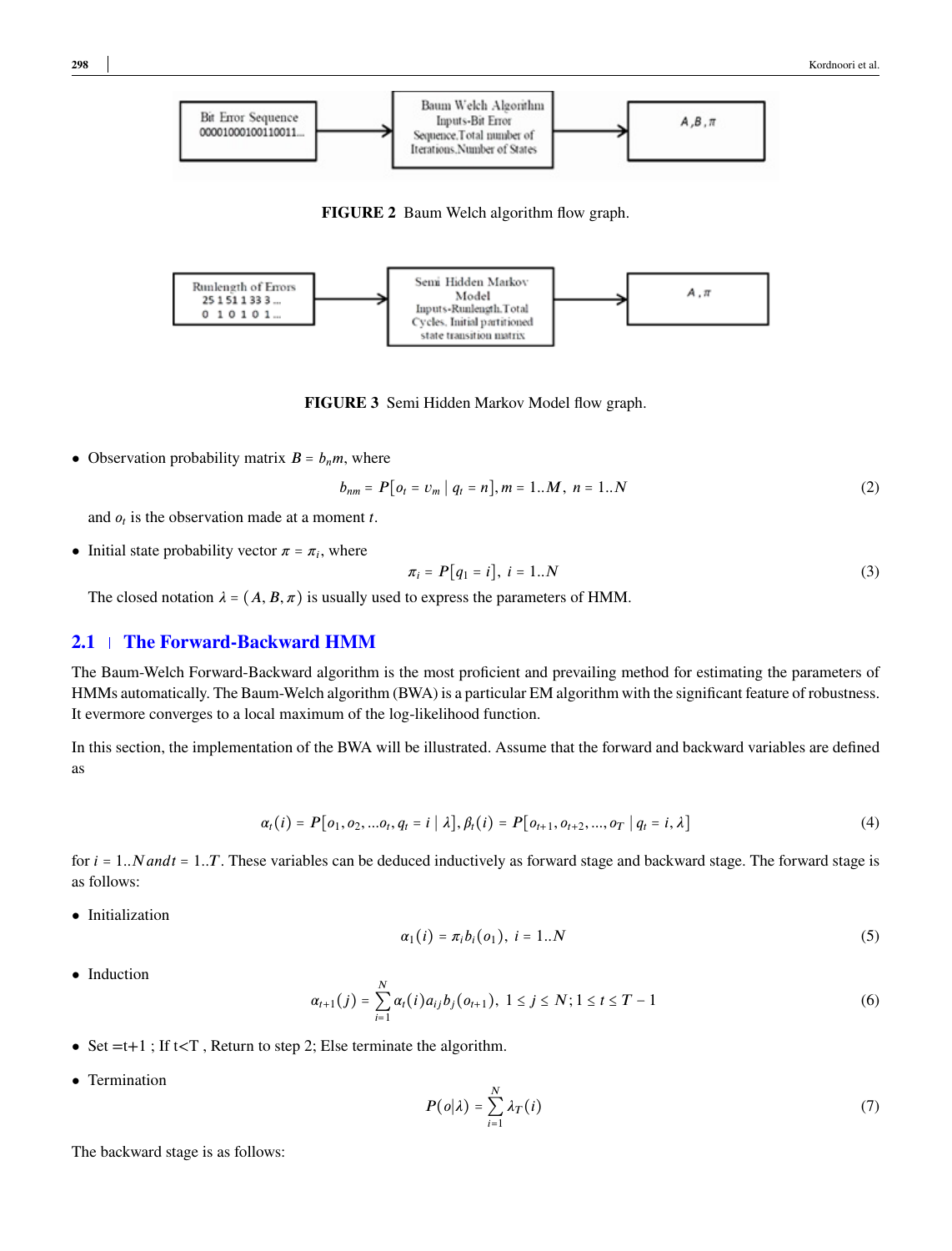Kordnoori et al. **299**

• Initialization

$$
\beta_T(i) = 1 \ i = 1..N \tag{8}
$$

• Induction

$$
\beta_t(i) = \sum_{j=1}^N a_{ij} b_j(o_{t+1}) \beta_{t+1}(j)
$$
\n(9)

- Set  $t = t 1$ ; If  $t > 0$  return to step 2; Else terminate the algorithm.
- Total

$$
P(o|\lambda) = \sum_{i=1}^{N} \pi_i \beta_1(i)
$$
 (10)

Next, in decoding problem for finding the optimal state sequence in the model  $\lambda$ , we define:

$$
\gamma_t(i) = P(q_t = i \mid o, \lambda) = \frac{\alpha_t(i)\beta_t(i)}{(P(o \mid \lambda)} = \frac{\alpha_t(i)\beta_t(i)}{\sum_{i=1}^T \alpha_t(i)\beta_t(i)}, \ i = 1..N
$$
\n(11)

Now in the learning problem for finding the parameters of the model that maximize the likelihood of the training set, we introduce

$$
\xi_t(i,j) = P(q_t = i, q_{t+1} = j \mid o, \lambda) = \frac{\alpha_t(i) a_{ij} b_j(o_{t+1}) \beta_{t+1}(j)}{\sum_{i=1}^N \sum_{j=1}^N \alpha_t(i) a_{ij} b_j(o_{t+1}) \beta_{t+1}(j)}
$$
(12)

Finally, the estimation formulas of the model can be obtained as follows:

$$
\pi_i' = \gamma_1(i) \tag{13}
$$

$$
a'_{ij} = \frac{\sum_{t=1}^{T-1} \xi_t(i,j)}{\sum_{t=1}^{T-1} \gamma_t(i)}\tag{14}
$$

$$
b'_{ik} = \frac{\sum_{t=1,o_i=v_k}^{T} \gamma_t(i)}{\sum_{t=1}^{T} \gamma_t(i)}
$$
(15)

The flow graph of the Forward-Backward HMM is given in Figure [2 .](#page-3-0)

### **2.2 Semi Hidden Markov Model**

The Semi Hidden Markov Model (SHMM) is an advanced stochastic model similar to BWA, including the calculation of the forward and backward variables. It is a modification of HMM and involves the statistical inertia, which admits the generation of symbolic sequences in run-length forms; moreover, it can be employed to analyze and model sequences with memory and long runs. SHMM involves a decreased number of parameters. The length of the input sequence is enormously reduced. As figure 3 indicates, the SHMM only estimated the state transition probability matrix and the initial state probability vector.

## **3 THE HMM AND SHMM SIMULATION MODELS FOR THE CDMA**

The HMM-based simulation model for the CDMA link is shown in figure 4. The simulation contains the specular multipath, Additive White Gaussian Noise (AWGN), and Multiple Access Interference (MAI). Comparing the received and source data yields the error sequence. The Binary phase-shift keying (BPSK) modulation is used for the user's symbol. It is assumed that each signal arrives at the receiver with equal average power, and the spreading sequence for the desired signal is a PN-sequence which is shifted circularly. The desired and all MAI signals are chip synchronized at the receiver, which is a simple correlation one. Next, the received signal is dispreading and demodulating. Hence the created error sequence is employed to implement the HMM and SHMM.

The rest of the paper, the original, HMM-generated, and the SHMM-generated error sequences are compared according to some statistical measures. The simulation results have been given in the next part.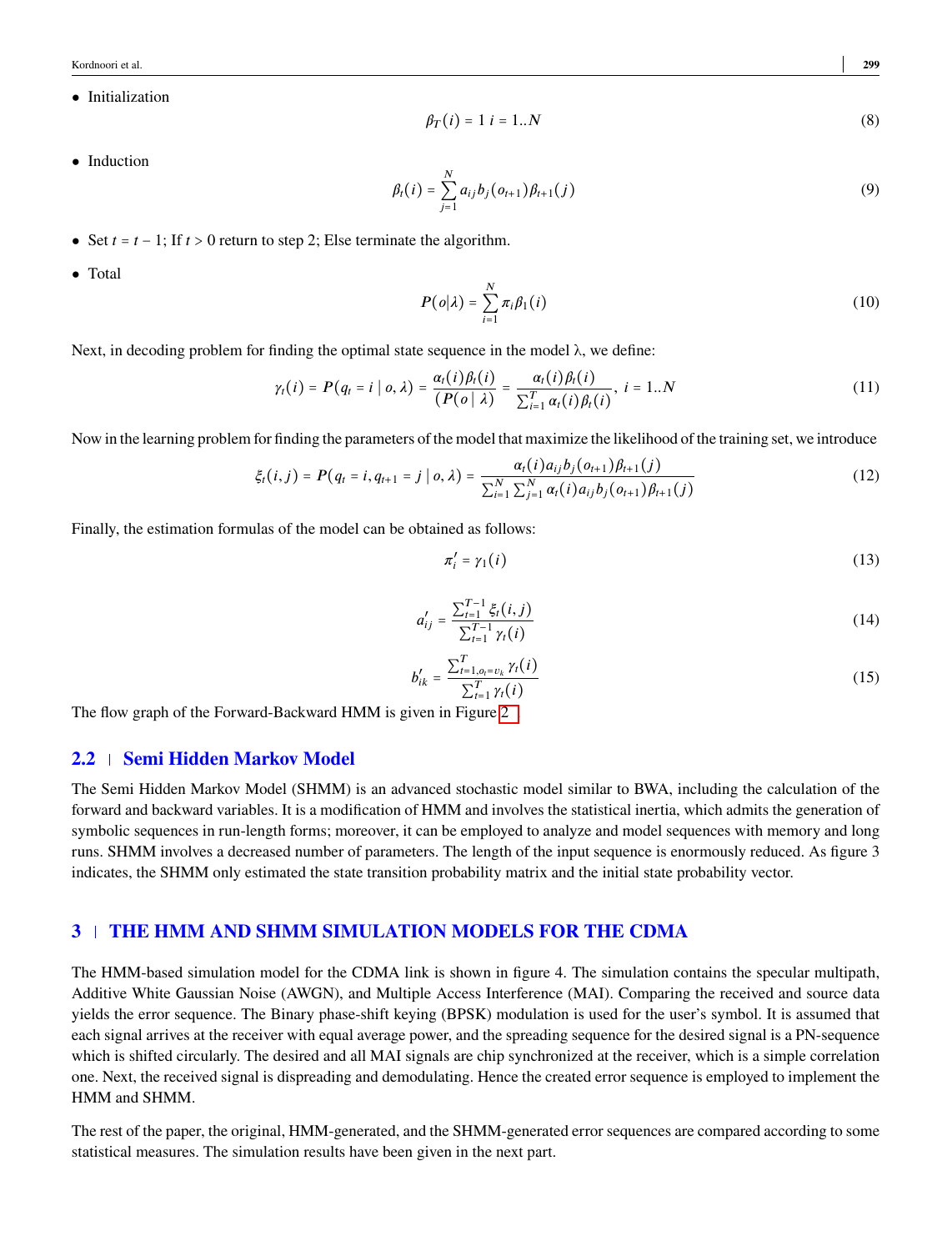

**FIGURE 4** Block diagram for HMM implementation for CDMA.



**FIGURE 5** The log-likelihood functions for HMM.

## **4 SIMULATION RESULTS**

In this section, a CDMA system simulation with a block serial structure running in a fading/multipath environment with interference and thermal noise is performed. Next, the HMM and SHMM are fitted to the error sequence generated by the CDMA model, and as a result, the new error sequence is regenerated by these models. We can compare the original error sequence and the regenerated one. The input parameters are as follows: (i) Number of symbols (N); (ii) spreading factor (SF), which must be taken in the form of  $2^n - 1$ , where n is an integer less than or equal to 12; (iii) number of Interferers  $(0 \leq N \cdot oI \leq SF - 1)$ ; (iv) ratio of bit energy to noise PSD (Eb/No); (v) Multipath delay profile which is a vector of monotonically increasing non-negative integers and (vi) The KfactordB which is a scalar type is the Ricean K-factor in dB. The simulation was performed with 200000 symbols, SF=31, KfactordB=0, and Multipath delay=[0 4 5]. These values are chosen from Myint et al.<sup>[\[26\]](#page-13-8)</sup>. In our work, a three-state Markov model has been supposed. The initial assumptions of the BWA are as follows:

$$
A = \begin{pmatrix} 0.59 & 0.17 & 0.24 \\ 0.41 & 0.30 & 0.29 \\ 0.28 & 0.51 & 0.21 \end{pmatrix}, \quad B = \begin{pmatrix} 0.96 & 0.69 & 0.57 \\ 0.04 & 0.31 & 0.43 \end{pmatrix}, \quad \pi = \begin{pmatrix} 0.39 & 0.23 & 0.38 \end{pmatrix}
$$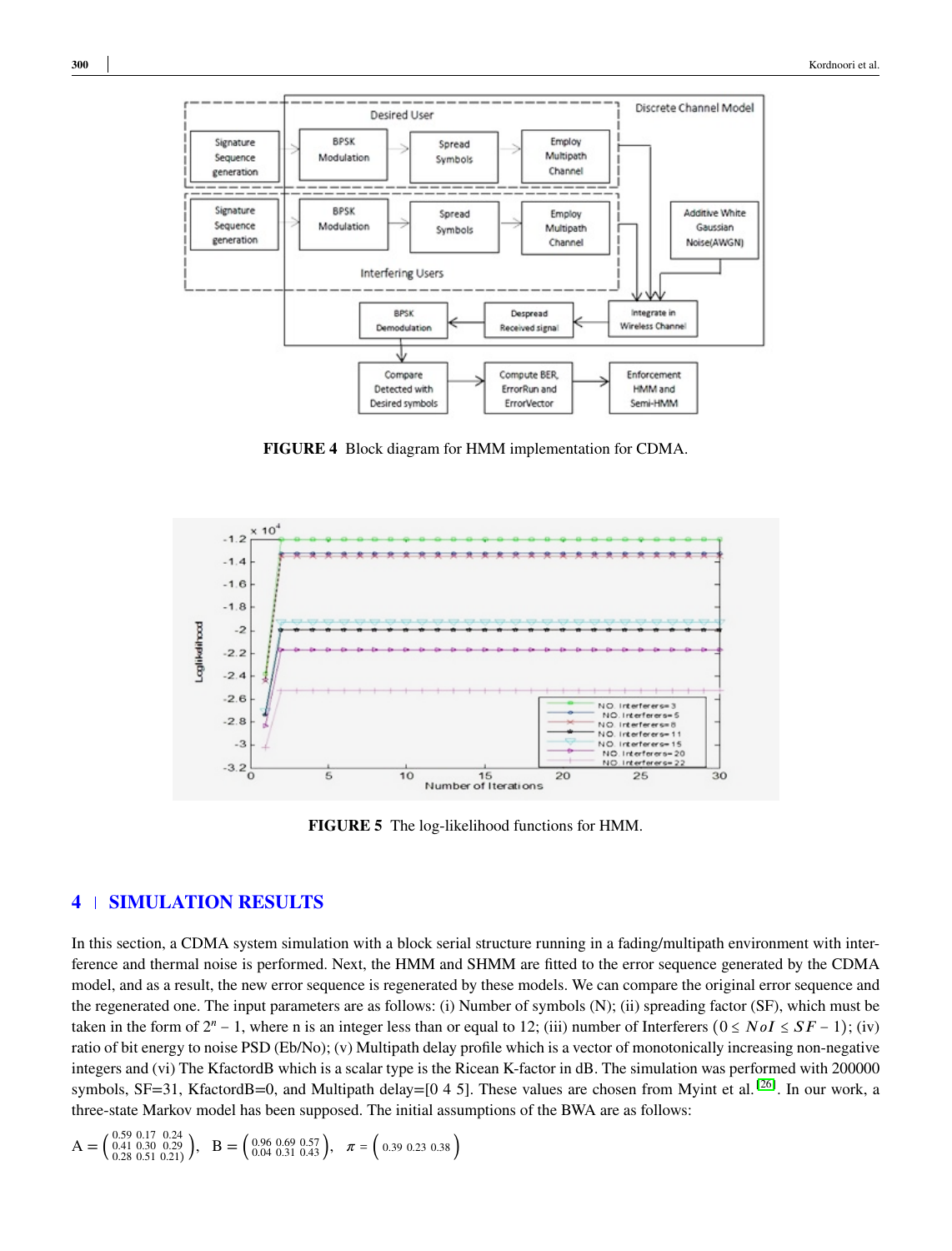|            |                                                                      |                                              | Model                |                                                                                   |                                  |  |
|------------|----------------------------------------------------------------------|----------------------------------------------|----------------------|-----------------------------------------------------------------------------------|----------------------------------|--|
| <b>NOI</b> | <b>HMM</b>                                                           |                                              |                      | <b>SHMM</b>                                                                       |                                  |  |
|            |                                                                      |                                              | $\pi$                |                                                                                   | π                                |  |
|            | 0.6930 0.1415 01655<br>0.5164 0.2683 0.2153<br>0.3661 0.4726 0.1613  | 0.9942 0.9476 0.9114<br>0.0058 0.0524 0.0886 | 0.9208 0.0585 0.0207 | 0.9363<br>0.9704<br>$\Omega$<br>0.9396 0.0604<br>0.8797 0.0874 0.0329             | $0.2646$ 7.7547 $e^{-15}$ 0.7354 |  |
|            | 0.6884 0.1429 0.1687<br>0.5136 0.2694 0.2170<br>0.3626 0.4743 0.1631 | 0.9931 0.9418 0.9011<br>0.0069 0.0582 0.0989 | 0.9375 0.0481 0.0144 | 0.9660<br>0.0340<br>$\theta$<br>0.9460 0.540<br>0.8742 0.0892 0.0366              | 0.1095 0.1549 0.7356             |  |
| 8          | 05125 0.2696 0.2179<br>0.3621 0.4745 0.1634                          | 0.9929 0.9404 0.8986<br>0.0071 0.0596 0.1014 | 0.9409 0.0459 0.0132 | 0.9610 0.0390<br>0.6169 0.3458 0.0373                                             | $0.2617$ 1.9623 $e^{-5}$ 0.7383  |  |
| 11         | 0.4969 0.2746 0.2285<br>0.3494 0.4803 0.1703                         | 0.9887 0.9066 0.8455<br>0.0113 0.0934 0.1545 | 0.9842 0.0140 0.0018 | 0.9452<br>0.0548<br>$\overline{0}$<br>0.9217 0.0783<br>0.1641 0.0638<br>8:3721    | $0.5832$ 2.7523 $e^{-18}$ 0.4168 |  |
| 15         | 0.4929 0.2759 0.2312                                                 | 0.9877 0.9044 0.8397<br>0.0123 0.0906 0.1603 | 0.9785 0.0188 0.0027 | $-0.0569$<br>$\Omega$<br>0.8932 0.1068<br>0.8098 0.1253 0.0649<br>0.9351 0.0649   | $3.3405e^{-10}$ 0.3054 0.6946    |  |
| 20         | 0.4835 0.2789 0.2376<br>0.3379 0.4857 0.1764                         | 0.9849 0.8991 0.8242<br>0.0151 0.1009 0.1758 | 0.9885 0.0106 0.0009 | 0.9287 0.0713<br>0.3783 0.5539 0.0678                                             | 0.0307 0.2248 0.7445             |  |
| 22         | 0.6527 0.1532 0.1941<br>0.4792 0.2803 0.2405<br>0.3332 0.4879 0.1789 | 0.9829 0.8695 0.7886<br>0.0171 0.1305 0.2114 | 0.9963 0.0035 0.0002 | 0.0806<br>0.9194<br>$\mathbf{0}$<br>0.8856 0.1144<br>$0.7701$ $0.1361$ $0.0938$ . | $5.3650e^{-6}$ 0.3489 0.6511     |  |

**TABLE 1** Estimated parameters of HMM and SHMM in term of number of interferers (NoI).

**TABLE 2** Comparison between HMM and SHMM in terms of Number of interferers.

| #Interferers |            | MSE         |            | PE          |                       |
|--------------|------------|-------------|------------|-------------|-----------------------|
|              | <b>HMM</b> | <b>SHMM</b> | <b>HMM</b> | <b>SHMM</b> | <b>Original Model</b> |
|              | 0.0597     | 0.0601      | 0.0305     | 0.031047    | 0.03105               |
|              | 0.0677     | 0.0682      | 0.0348     | 0.035244    | 0.03524               |
| 8            | 0.0694     | 0.0703      | 0.0358     | 0.036120    | 0.03615               |
|              | 0.1093     | 0.0110      | 0.0579     | 0.058149    | 0.05815               |
| 15           | 0.1138     | 0.1141      | 0.0603     | 0.060934    | 0.06093               |
| 20           | 0.1274     | 0.1279      | 0.0682     | 0.068477    | 0.06845               |
| 22           | 0.1548     | 0.1562      | 0.0844     | 0.085150    | 0.08520               |



**FIGURE 6** The log-likelihood functions for SHMM.

The SHMM, which does not need any initial assumption, was applied to reduce the computational burden. We considered the 30th iteration as the termination point for both BWA and SHMM. We can observe that the log-likelihood function converges after some iterations. The original error sequence generated by the CDMA simulation was performed with the NoI=3,5,8,11,15,20, and 22. The optimal parameters of fitting both BWA and SHMM to the CDMA error vector were obtained and summarized in Table 1. The error vectors generated based on these parameters were compared to the original error vector.

To assess and compare the error sequences generated by the CDMA, the log-likelihood function  $log P(\rho|\lambda)$  is calculated in each iteration of the estimation algorithm. The likelihood function is a product of probability mass functions (discrete variables) or probability density functions (continuous variables)  $f_{\theta}$  parametrized by  $\theta$  and evaluated at the  $X_i$  points. Probability densities are non-negative, while probabilities also are less or equal to one. It follows that their product cannot be negative. The natural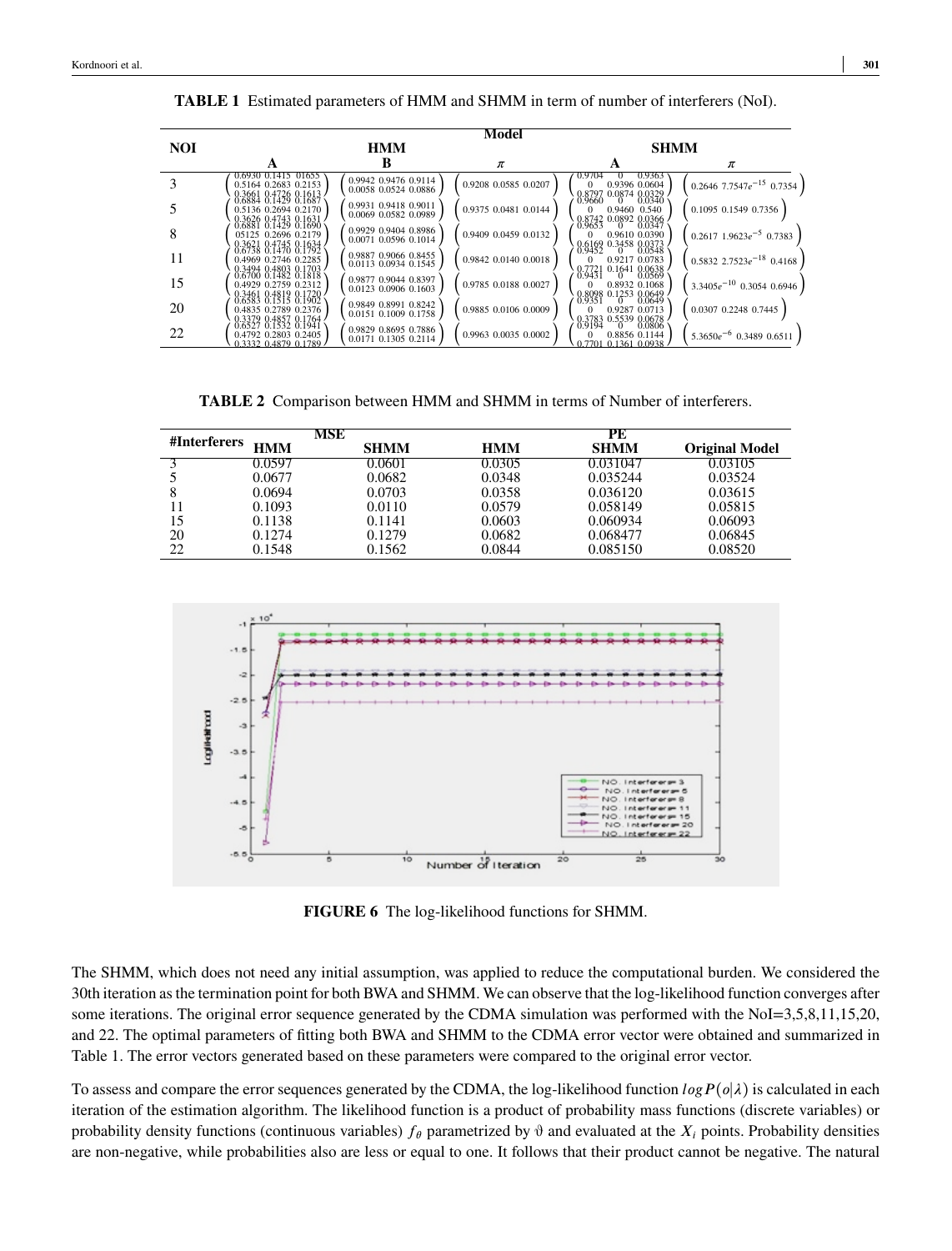logarithm function is taken for better indication, which is negative for values less than one and positive for values greater than one. Figure 5 and Figure 6 illustrate these log-likelihood results for different (NoI).

It can be seen from Figure 5 that the log-likelihood values for both the BWA and SHMM become constant after a few numbers of iterations. Increasing the probability of error occurrence made the log-likelihood value more negative when the NoI is increased. The simulation time and the length of the spreading factor are increasing as the NoI increases.

The next step compares the Original error sequence from CDMA with the two error sequences resulting from BWA and SHMM. Let 0<sup>m</sup> denote m successive correct receptions. The probability of m symbol error-free run is the conditional probability of occurrence of m or more successive error-free transmission given an error has occurred. Figure 7 until Figure 10 show  $P(0^m | 1)$ vs length of the interval for BWA and SHMM with different Numbers of Interferers.



FIGURE 7 The error-free interval distribution comparison for Forward-Backward HMM with NoI=5.



**FIGURE 8** The error-free interval distribution comparison for Forward-Backward SHMM with NoI=5.

Both HMM and SHMM have a close match with the original sequence, and hence the results are satisfactory. We can claim that these algorithms are as accurate as of the CDMA channel, enabling us to approximate the error sequences generated from this channel very closely. The Mean Square Error (MSE) between the original sequence and the regenerated error sequences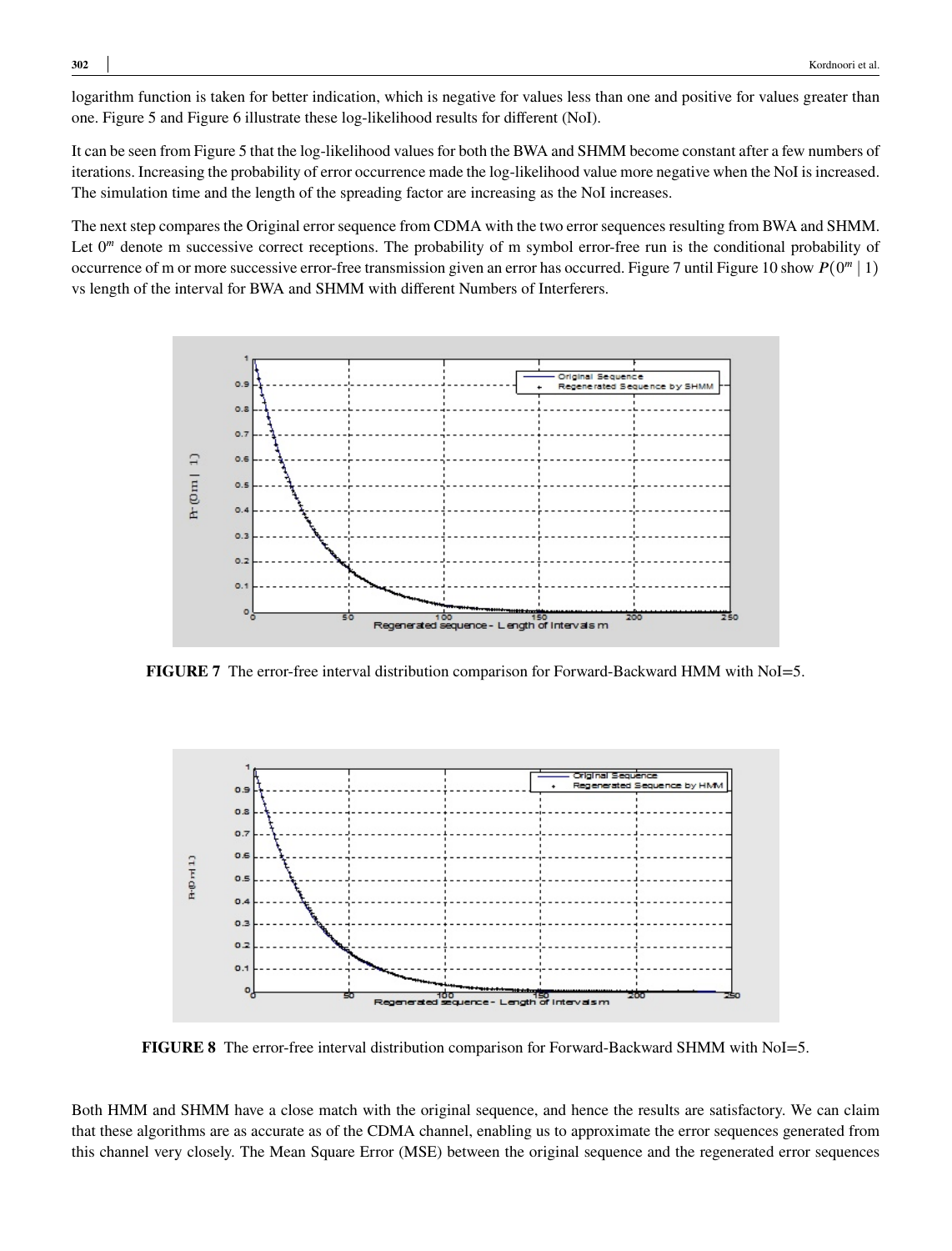

**FIGURE 9** The error-free interval distribution comparison for Forward-Backward HMM with NoI=11.



**FIGURE 10** The error-free interval distribution comparison for Forward-Backward SHMM with NoI=11.

by HMM and SHMM and the Probability of Error (PE) for these two models have been computed for various NoI and are summarized in Table 2.

From Figure 11 and Figure 12, it can be seen that both models are in good agreement. The values of (MSE) and (PE), which are the indicators of these Markov models' effectiveness and reliability, are very less. Applying the SHMM is less time-consuming as it uses the run-length of the error vector and requires fewer parameters than HMM.

Finally, we investigated the influence of symbols on the simulation results' accuracy for both HMM and SHMM. The optimal parameters of fitting both HMM and SHMM to the CDMA error vector were calculated and shown in Table 3.

The number of symbols is varied from 25000 to 200000 with an interval of 25000. The results of both models are given in Table 4.

As we can see from Figure 13 and Figure 14, the two models' MSE and PE are very low, which confirms the high precision of the Markov-based models. Although the difference between the HMM and SHMM, which makes the performance slightly superior,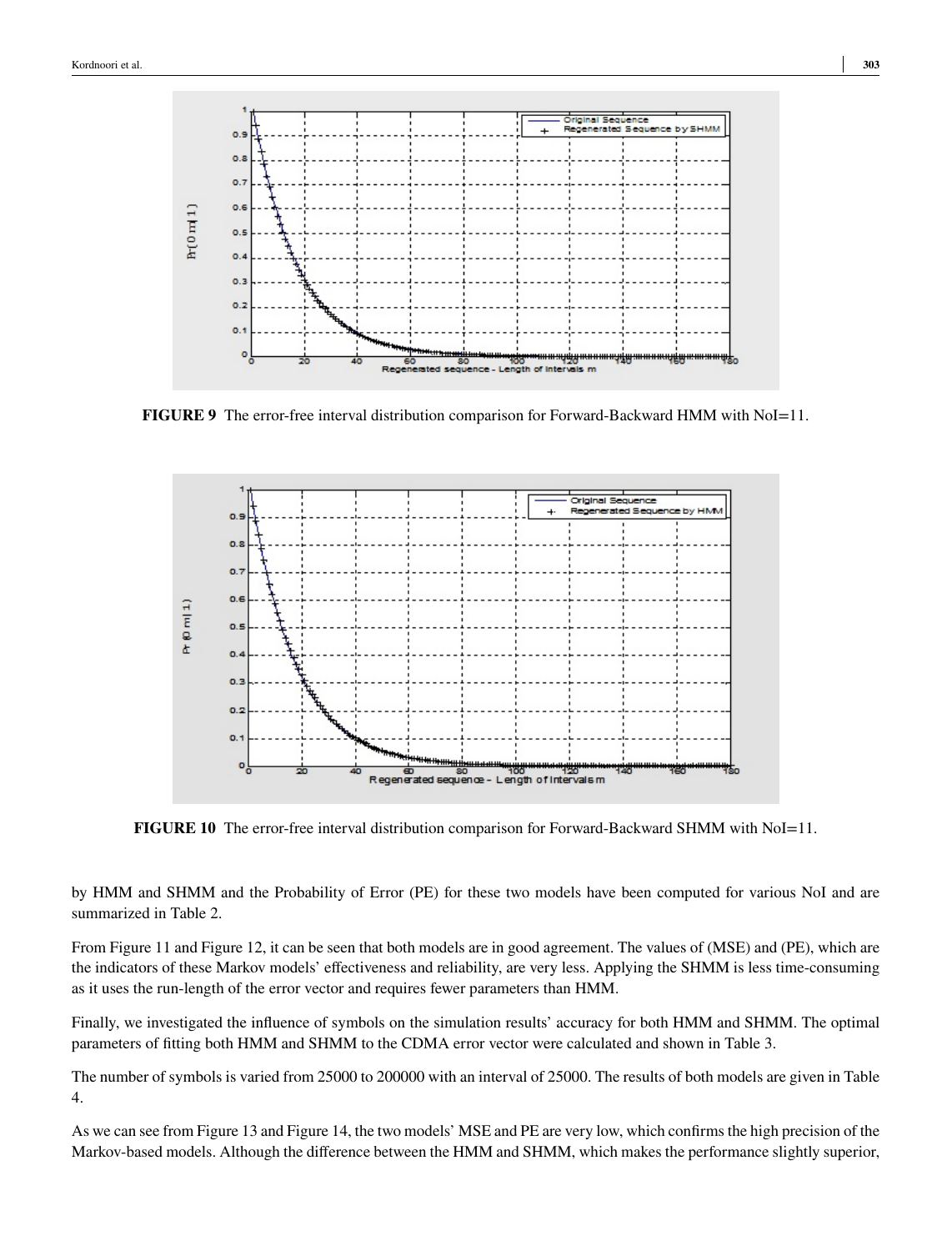

**FIGURE 11** The MSE curves for HMM and SHMM.



**FIGURE 12** The PE curves for HMM and SHMM.

is negligible, both models are acceptable and adequate. For more symbols, the SHMM looks more proficient as utilizing it leads to a substantial reduction in time and computations.

Therefore, we have implemented two Markov models that can replace the Waveform level simulation of the CDMA system, which is less time, cost, and computation consuming.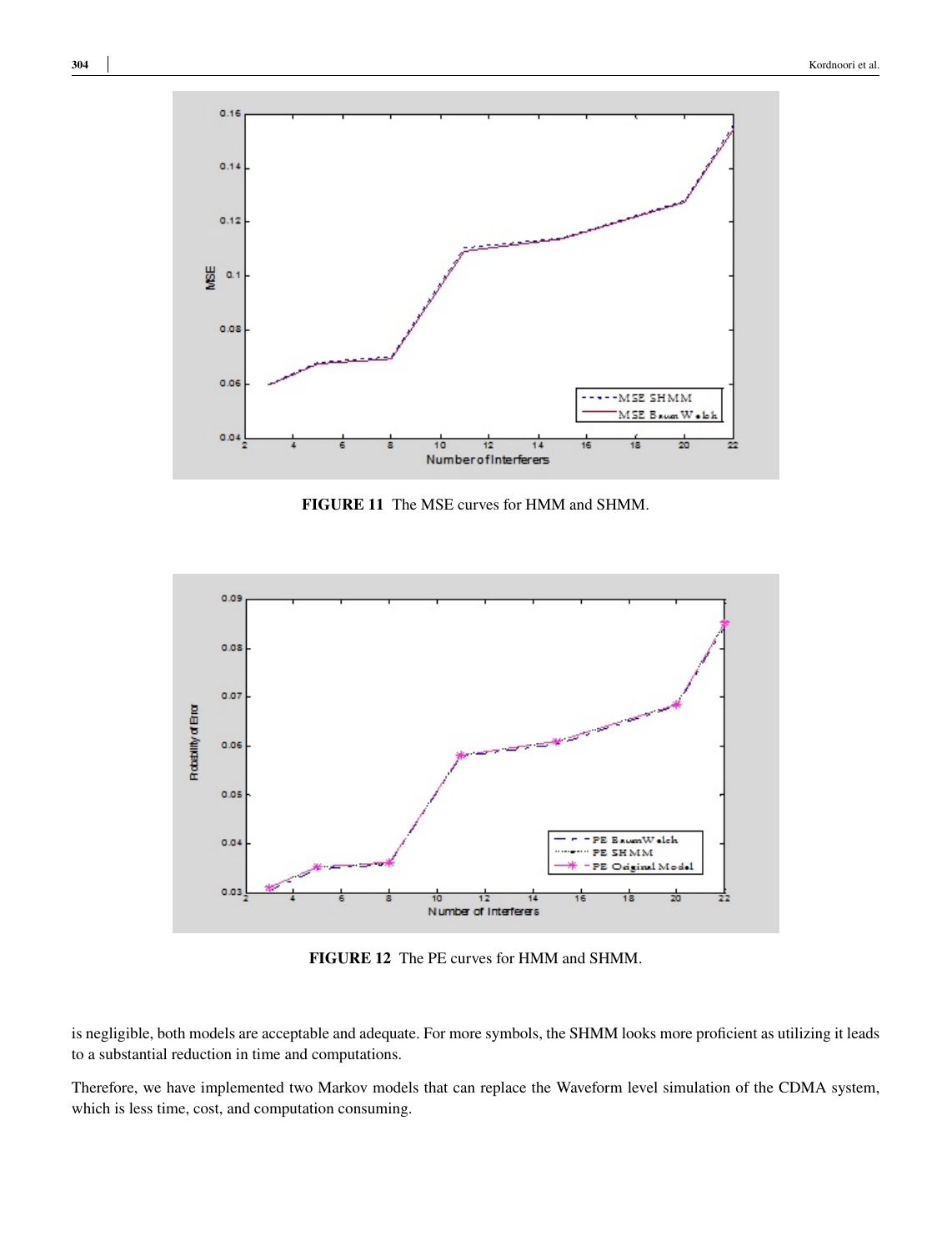|                | HMM                                                                  |                                              |                      | <b>SHMM</b>                                                             |                                   |
|----------------|----------------------------------------------------------------------|----------------------------------------------|----------------------|-------------------------------------------------------------------------|-----------------------------------|
| <b>Symbols</b> |                                                                      |                                              | π                    |                                                                         | π                                 |
| 25000          | 0.6768 0.1463 01769<br>0.5045 0.2725 0.2230<br>0.3532 0.4789 0.1679  | 0.9882 0.9188 0.8645<br>0.0118 0.0812 0.1355 | 0.9745 0.0219 0.0036 | 0.9499<br>0.0501<br>0.9452 0.0548<br>$^{\circ}$<br>0.7258 0.2189 0.0553 | 0.0310 0.1906 0.7784              |
| 50000          | 0.6751 0.1467 0.1789<br>0.5044 0.2724 0.2232                         | 0.9899 0.9257 0.9011<br>0.0101 0.0743 0.1281 | 0.9679 0.0271 0.0050 | 0.9545<br>0.0455<br>$\Omega$<br>0.9452 0.0548<br>0.7175 0.2349 0.0476   | $0.04731$ 2.3688 $e^{-10}$ 0.5269 |
| 75000          | 0.3225 0.4791 0.1684<br>05027 0.2729 0.2244                          | 0.9901 0.9263 0.8721<br>0.0099 0.0737 0.1279 | 0.9675 0.0274 0.0051 | 0.9554 0.0446<br>0.1794 0.7739 0.0467                                   | 0.0428 0.2286 0.7286              |
| 100000         | 0.3531 0.4788 0.1681<br>0.5060 0.2716 0.2224<br>0.3578 0.4765 0.1657 | 0.9916 0.9372 0.8890<br>0.0084 0.0628 0.1110 | 0.9508 0.0396 0.0096 | 0.9487 0.0513<br>0.7233 0.2381 0.0386                                   | $0.5587$ 1.6873 $e^{-25}$ 0.4413  |
| 125000         | 0.6782 0.1458 0.1760<br>0.5030 0.2727 0.2243                         | 0.9902 0.9244 0.8706<br>0.0098 0.0756 0.1294 | 0.9693 0.0260 0.0047 | 0.9340 0.0660<br>0.7995 0.1516 0.0489 0.483                             | $1.1425e^{-6}$ 0.2623 0.7377      |
| 150000         | 0.3537 0.4785 0.1678<br>0.4973 0.2746 0.2281                         | 0.9884 0.9089 0.8475<br>0.0116 0.0971 0.1525 | 0.9741 0.0223 0.0036 | 0.9334 0.0666<br>$\Omega$                                               | $5.7217e^{-5}$ 0.2409 0.7591      |
| 175000         | 0.3483 0.4810 0.1797<br>0.5047 0.2722 0.2231                         | 0.9905 0.9240 0.8715<br>0.0095 0.0760 0.1285 | 0.7600 0.1468 0.0932 | 8.5221<br>0.4161 0.0618<br>0.9069 0.0931<br>$^{\circ}$                  | $1.7892e^{-13}$ 0.2737 0.7263     |
| 200000         | 0.3545 0.4781 0.1674<br>0.4969 0.2746 0.2285<br>0.3494 0.4803 0.1703 | 0.9887 0.9066 0.8455<br>0.0113 0.0934 0.1545 | 0.9842 0.0140 0.0018 | $0.0660$ $0.0499$<br>0.8841<br>0.9217 0.0783<br>0.7721 0.1641 0.0638    | $0.5832$ 2.7523 $e^{-18}$ 0.4168  |

**TABLE 3** Estimated parameters of HMM and SHMM in terms of number of symbols.

**TABLE 4** Comparison between HMM and SHMM in terms of Number of symbols.

|          | MSE        |             | PE         |             |                       |
|----------|------------|-------------|------------|-------------|-----------------------|
| #Symbols | <b>HMM</b> | <b>SHMM</b> | <b>HMM</b> | <b>SHMM</b> | <b>Original Model</b> |
| 25000    | 0.0984     | 0.1028      | 0.0512     | 0.053080    | 0.05310               |
| 50000    | 0.0898     | 0.0910      | 0.0469     | 0.047494    | 0.04750               |
| 75000    | 0.0898     | 0.0903      | 0.0468     | 0.047161    | 0.04712               |
| 100000   | 0.0759     | 0.0771      | 0.0391     | 0.040376    | 0.04039               |
| 125000   | 0.0906     | 0.0907      | 0.0476     | 0.047658    | 0.04766               |
| 150000   | 0.1082     | 0.1092      | 0.0569     | 0.057606    | 0.05761               |
| 175000   | 0.0896     | 0.0901      | 0.0471     | 0.047306    | 0.04730               |
| 200000   | 0.1093     | 0.0110      | 0.0579     | 0.058149    | 0.05815               |



**FIGURE 13** The MSE curves for HMM and SHMM versus the number of symbols MSE curves for HMM and SHMM.

## **5 CONCLUSION**

Discrete Channel Models are an abridgment of the Waveform level models, which have found widespread application in wireless communication systems. In this paper, all-inclusive simulative analysis has been employed to obtain precise HMM-based Discrete Channel Models. A DS-CDMA link's performance has been evaluated by the computationally powerful Hidden Markov and Semi Hidden Markov Models. Both the HMM and SHMM are so powerful that they can replace by the waveform discrete channel. The two models' MSE and PE are very low, which confirms the high precision of the Markov-based models. Although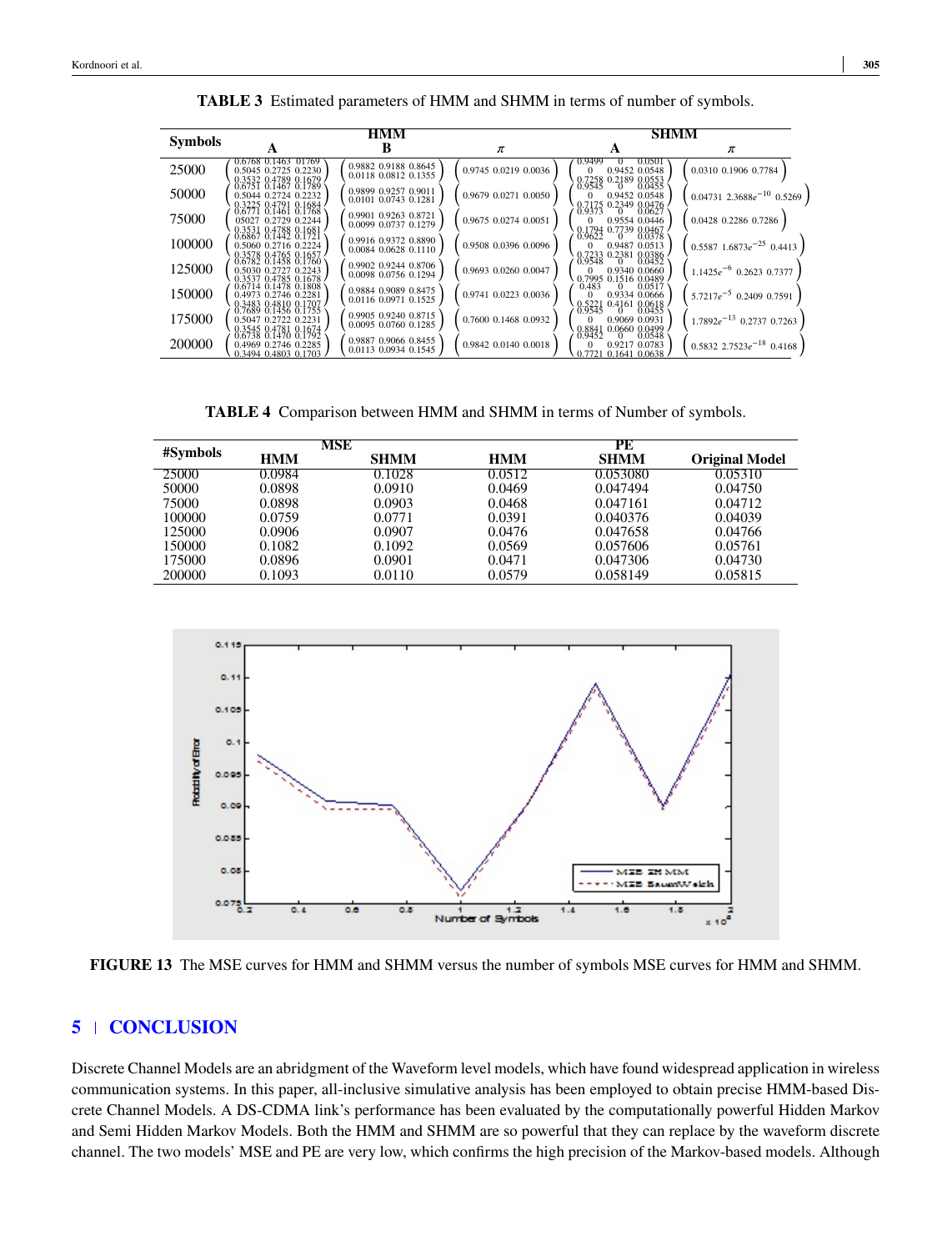

**FIGURE 14** The PE curves for HMM and SHMM versus the number of symbols.

the difference between the HMM and SHMM, which makes the performance slightly superior, is negligible, both models are permissible and appropriate. The semi-hidden Markov model is a reliable stochastic model for modeling symbolic sequences with long runs and statistical inertia. As the error sequences generated by the CDMA system are with long runs and the inertia's existence is evident, the SHMM can model them. The SHMM looks more proficient as utilizing it leads to a substantial reduction in time and computations. In HMM, the real errors include long zero's, and one's are utilized for modeling, but in SHMM, the run's of the data is required, which reduces the time and computation burden. In HMM, it requires estimating two parameters, but in the SHMM, it needs to estimate two parameters. We give a new simpler approach for complex simulation problems in wireless networks. The simulation contains the Multiple Access Interference, Additive White Gaussian Noise, and Multipath. The CDMA simulation was implemented for the Number of Iterations 3,5,8,11,15,20 and 22. The Error vector and run the length of errors for each case were applied as an input for the Baum Welch based HMM and Semi Hidden Markov Model, respectively; moreover, the log-likelihood functions of both models are calculated for 30 iterations which are become constant after a few iterations, and they become more negative as the NoI is increased. The parameters A"," B","  $\pi$  for HMM and A","  $\pi$ for SHMM were estimated in each simulation. These parameters were used as the input for generating the reconstructed error.

Simulation results show that the suggested HMM models empower us to approximate the CDMA system very closely. Validation comprises a comparison of Error-free interval, Loglikelihood, Probability Error, and Mean Square Error. Although the MSE and PE of BWA-based HMM were very trivially lower than for the SHMM, both models are matched closely to the original model. They are efficient, acceptable, and precise. For leading to a substantial reduction in time, the Semi Hidden Markov Model is preferred. This model employed the run-length Error vector and need fewer parameters than the HMM. Finally, we investigated the effect of the variable length of several symbols in the simulation. It was concluded that these two models are precise and efficient in the case of the various number of symbols as well. All in all, as compared to real physical layer simulation of CDMA link, The HMM and SHMM can considerably reduce a computational burden enabling precise, faster, and well-conducted analysis.

The development and use of Markov models for burst error channels present a dynamic area of research. These Markov models are also can be developed for burst errors at the higher layers of communication networks. For instance, packet errors at the transport layer in a network. Moreover, the extended Markov model Hidden Semi Markov Model (HSMM) can be applied to model the error sequences. The precision results of this model can be compared with the HMM and SHMM. The extended model HSMM is considered the sojourn time, and the states are also hidden. It is recommended to use optimization methods such as the Genetic algorithm, ant colony, etc., in HMM and SHMM, and HSMM to improve these models and find the best precise model for difficult simulation problems in wireless networks.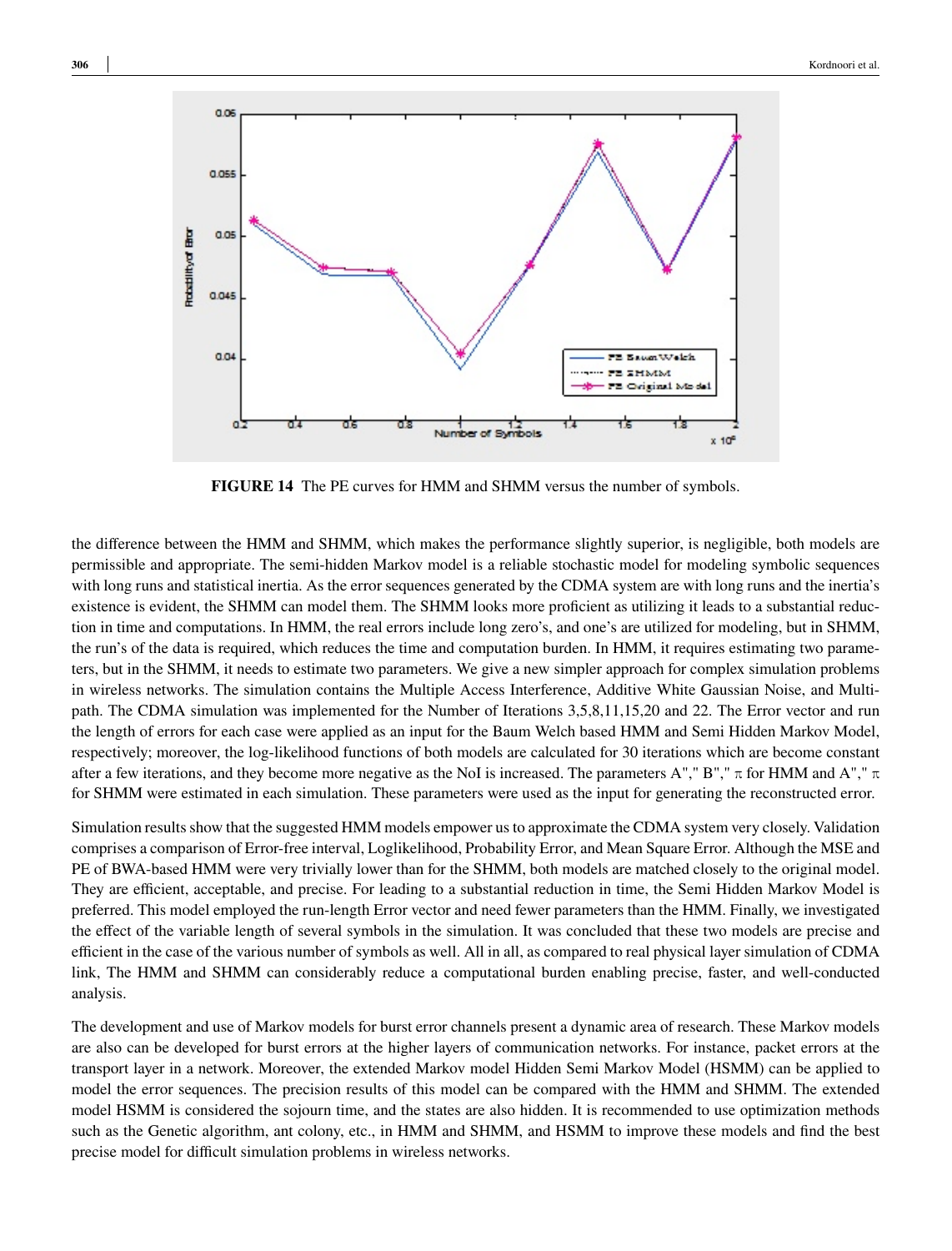## **References**

- <span id="page-12-0"></span>1. Sharma U, Maheshkar S, Mishra AN, Kaushik R. Visual Speech Recognition Using Optical Flow and Hidden Markov Model. Wireless Personal Communications 2019 jun;106(4):2129–2147. [https://link.springer.com/article/10.1007/](https://link.springer.com/article/10.1007/s11277-018-5930-z) [s11277-018-5930-z.](https://link.springer.com/article/10.1007/s11277-018-5930-z)
- <span id="page-12-1"></span>2. Siregar B, Tarigan AJ, Nasution S, Andayani U, Fahmi F. Speech Recognition with Hidden Markov Model and Multisensory Methods in Learning Applications Intended to Help Dyslexic Children. Journal of Physics: Conference Series 2019 jul;1235(1):1–9.
- <span id="page-12-2"></span>3. Lakin SM, Kuhnle A, Alipanahi B, Noyes NR, Dean C, Muggli M, et al. Hierarchical Hidden Markov models enable accurate and diverse detection of antimicrobial resistance sequences. Communications Biology 2019 dec;2(1):1–11. [https:](https://doi.org/10.1038/s42003-019-0545-9) [//doi.org/10.1038/s42003-019-0545-9.](https://doi.org/10.1038/s42003-019-0545-9)
- <span id="page-12-3"></span>4. Ghotkar A, Vidap P, Deo K. Dynamic Hand Gesture Recognition using Hidden Markov Model by Microsoft Kinect Sensor. International Journal of Computer Applications 2016 sep;150(5):5–9.
- <span id="page-12-4"></span>5. Thi NAN, Yang HJ, Kim SH, Kim SH. Combining Dynamic Time Warping and Single Hidden Layer Feedforward Neural Networks for Temporal Sign Language Recognition. International Journal of Contents 2011;7(1):14–22.
- <span id="page-12-5"></span>6. Acedo L. A Hidden Markov Model for the Linguistic Analysis of the Voynich Manuscript. Mathematical and Computational Applications 2019 jan;24(1):14–39. [https://www.mdpi.com/2297-8747/24/1/14/htmhttps://www.mdpi.com/2297-8747/24/](https://www.mdpi.com/2297-8747/24/1/14/htm https://www.mdpi.com/2297-8747/24/1/14) [1/14.](https://www.mdpi.com/2297-8747/24/1/14/htm https://www.mdpi.com/2297-8747/24/1/14)
- <span id="page-12-6"></span>7. Lasfar M, Bouden H. A method of data mining using Hidden Markov Models (HMMs) for protein secondary structure prediction. In: Procedia Computer Science, vol. 127; 2018. p. 42–51.
- <span id="page-12-7"></span>8. Bhor P, Sodhi GS, Singh D. Hidden markov model for the heart rate variability detection. International Journal of Engineering and Advanced Technology 2019 jun;8(5):2494–2499.
- <span id="page-12-8"></span>9. Touloupou P, Finkenstädt B, Spencer SEF. Scalable Bayesian Inference for Coupled Hidden Markov and Semi-Markov Models. Journal of Computational and Graphical Statistics 2020 apr;29(2):238–249. [https://www.tandfonline.com/doi/abs/](https://www.tandfonline.com/doi/abs/10.1080/10618600.2019.1654880) [10.1080/10618600.2019.1654880.](https://www.tandfonline.com/doi/abs/10.1080/10618600.2019.1654880)
- <span id="page-12-9"></span>10. Nootyaskool S, Choengtong W. Hidden Markov Models predict foreign exchange rate. In: 14th International Symposium on Communications and Information Technologies, ISCIT 2014 Institute of Electrical and Electronics Engineers Inc.; 2015. p. 99–101.
- <span id="page-12-10"></span>11. Mustafa MK, Allen T, Appiah K. A comparative review of dynamic neural networks and hidden Markov model methods for mobile on-device speech recognition. Neural Computing and Applications 2019;31(1):891–899.
- <span id="page-12-11"></span>12. Tarasov S. Integration of Anatomy Ontologies and Evo-Devo Using Structured Markov Models Suggests a New Framework for Modeling Discrete Phenotypic Traits. Systematic Biology 2019 sep;68(5):698–716.
- <span id="page-12-12"></span>13. Lin Z, Zamanighomi M, Daley T, Ma S, Wong WH. Model-based approach to the joint analysis of single-cell data on chromatin accessibility and gene expression. Statistical Science 2020;35(1):2–13.
- <span id="page-12-13"></span>14. Bieck R, Heuermann K, Pirlich M, Neumann J, Neumuth T. Language-based translation and prediction of surgical navigation steps for endoscopic wayfinding assistance in minimally invasive surgery. International Journal of Computer Assisted Radiology and Surgery 2020;15(12):2089–2100.
- <span id="page-12-14"></span>15. Ali SF, Hassan MT. Feature based techniques for a driver's distraction detection using supervised learning algorithms based on fixed monocular video camera. KSII Transactions on Internet and Information Systems 2018;12(8):3820–3841.
- <span id="page-12-15"></span>16. Baum LE, Petrie T. Statistical Inference for Probabilistic Functions of Finite State Markov Chains. The Annals of Mathematical Statistics 1966 dec;37(6):1554–1563.